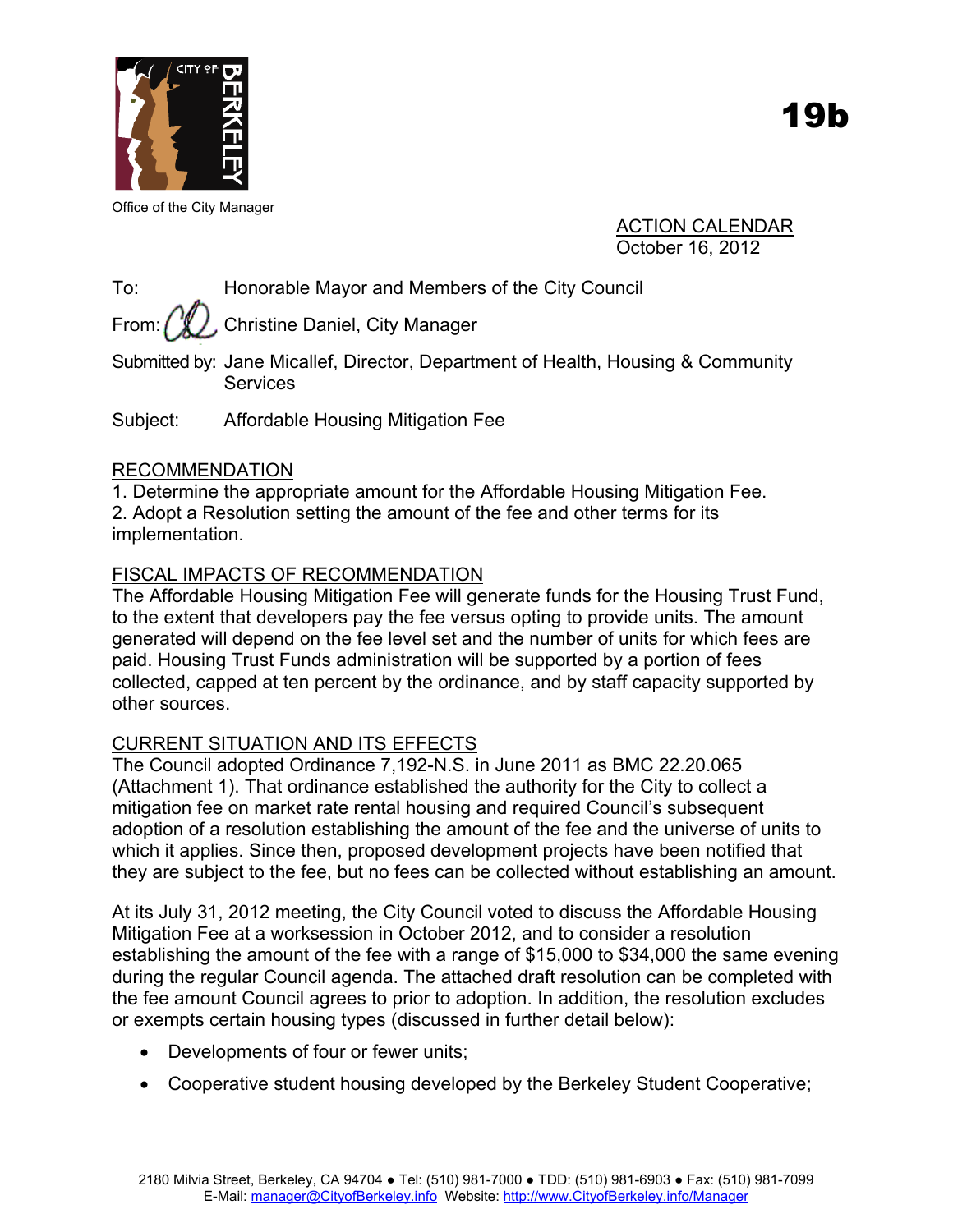- Units built to replace units destroyed through no fault of the applicant, provided the applicant files a complete permit application within two years;
- Rehabilitated rental units unless they have been vacant more than two years before the applicant files a complete permit application;

**Development Size:** The attached draft resolution limits applicability of the fee to developments of five or more units. First, this is consistent with the Inclusionary Housing Ordinance—which is no longer enforceable in rental housing projects due to the *Palmer/Sixth Street Properties vs. City of Los Angeles* decision*.* Second, at its September meeting, the Housing Advisory Commission (HAC) supported exempting smaller developments. However, Bay Area Economics' nexus study supports a fee on developments of two or more units, and Council could make this policy choice.

**Berkeley Student Cooperatives (BSC):** The draft resolution includes a blanket exemption for units developed by Berkeley Student Cooperatives (BSC), the subject of a May 1, 2012 Council report (continued from March 6, 2012) which responded to a referral from the City Council on November 15, 2011. At the May 1, 2012 meeting, Council directed staff to include this language in the resolution. This language incorrectly did not appear in the draft resolution reviewed by the HAC.

Staff recommend against a blanket exception for Berkeley Student Cooperative. BSC provides housing for students at a low cost and serves many low income students. However, BSC has indicated—recently, as well as in past rehabilitation work funded by the City—that it cannot document the income of each tenant housed, and it does not limit residency to students with low incomes. If the City were to exempt BSC developed units from the fee on the basis of the rent charged rather than the income of the occupying household, it would represent a significant departure from longstanding policy. An exception based on rents charged rather than the specific individuals house may create an opportunity for other development types to request an exemption based on rent charged, even if no low- income Berkeley residents obtain housing as a result. Regardless of locally-adopted exceptions, federal housing funds cannot be used for housing developments in which the income of residents is not documented or is over applicable limits.

Without this exception, BSC might not need to pay the fee on its units for a variety of reasons. For example, under the proposed resolution, units rehabilitated by BSC will not be subject to the affordable housing mitigation fee as long as the units were not vacant for more than two years before a complete permit application was filed. In addition, BSC could satisfy the mitigation fee requirement by providing units affordable to those earning 50% of median income or below and documenting the income of those housed, or obtain an exemption by satisfying the affordability requirements of Affordable Housing Mitigation fee and documenting the income of those housed. Both of these options are described in the ordinance that was adopted. However, BSC would have to document the incomes of those students housed in order to qualify for these alternatives.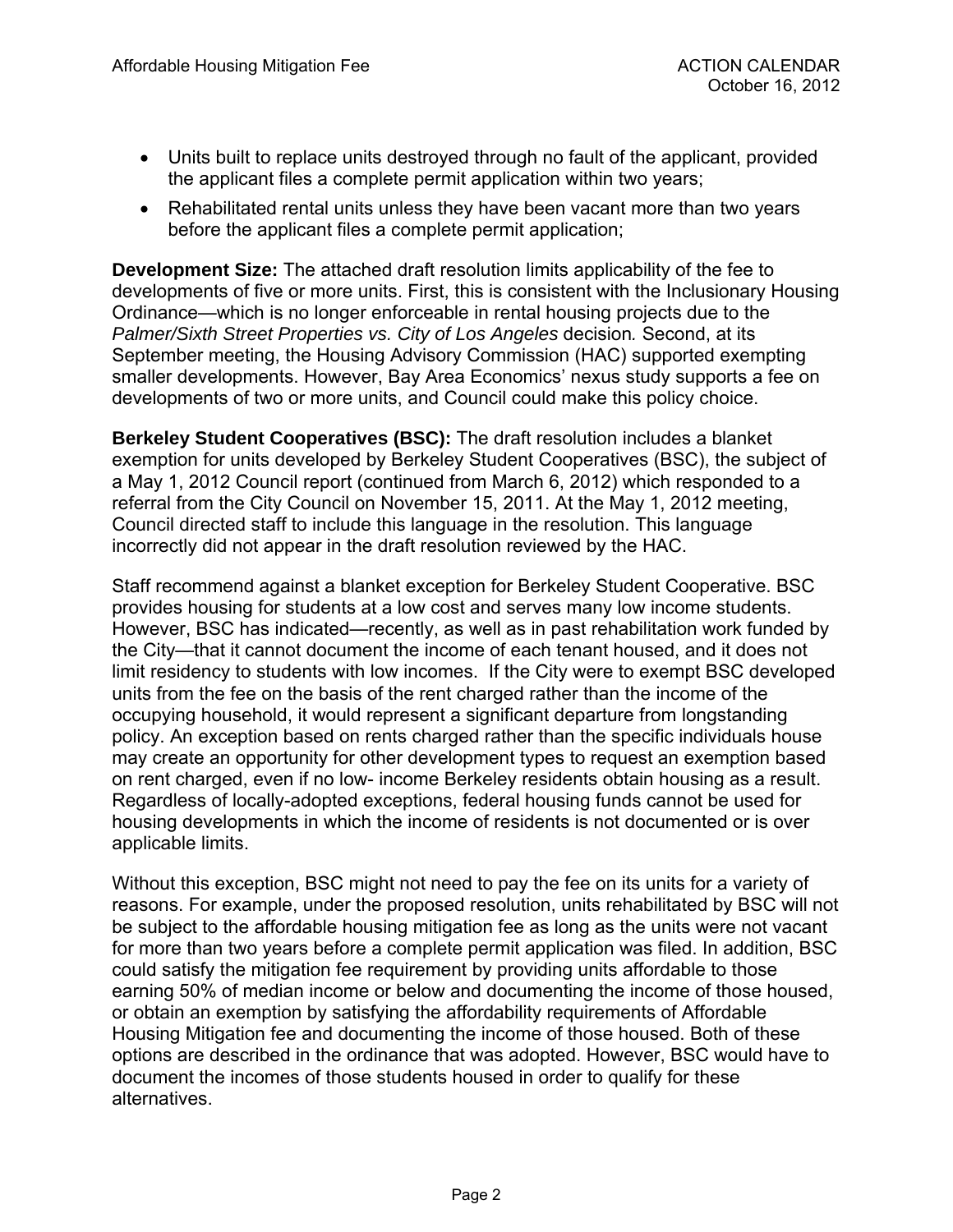**Units Destroyed Through No Fault of the Applicant:** In the case of units which had been destroyed, the Department of Planning and Development would make a determination on a case by case basis of whether the units had been destroyed and whether it was through no fault of the applicant. A building is considered destroyed if the destruction meets the standard established in BMC Section 23C.04.090: 50% or more of its appraised value. Appraised value is the higher of the records of the Assessor of the County of Alameda for the fiscal year during which the destruction occurred; or an appraisal performed by a certified appraiser. In considering fault, staff will refer to the findings or report of whichever expert examines the property following the destructive incident. For example, Fire Inspectors investigate fires to determine the cause of the fire, and insurance companies often hire engineers to determine cause of a collapse.

**Group Accommodations:** Group living accommodation would also be subject to the ordinance, with an equivalence of two bedrooms equal to one unit.

**Hardship:** The resolution also references BMC Sections 22.20.070 and 22.20.080, existing sections of the code which allow provide for exceptions or limits to fees which do not apply or are unconstitutional, or in case of hardship.

The Housing Advisory Commission reviewed a draft resolution at its meeting on September 6, 2012 and passed motions supporting the following:

- 1. The HAC's recommendation of the affordable housing fee of **\$28,000 per unit** remains consistent with the previously recommended amount of \$28,000 made to City Council. M/S/C: Soto-Vigil, Rios. Ayes: Casalaina, Murphy, Rios, Soto-Vigil, Wang, Wolfe.
- 2. The draft resolution includes this sentence: "Any fee under this resolution that is imposed on a project within the **Downtown Area Plan** shall be automatically reduced by the amount paid for other impact fees." The HAC disagrees with treating Downtown projects differently from other projects and is concerned that such a provision would result in less revenue to the Housing Trust Fund. The HAC recommends this clause be stricken, and that no fee reduction be allowed in the Downtown unless the developer provides a financial feasibility that is reviewed/critiqued by City staff, which demonstrates that the affordable housing mitigation fee would make or create a disincentive to the development. M/S/C: Soto-Vigil, Wolfe. Ayes: Casalaina, Murphy, Rios, Soto-Vigil, Wang, Wolfe.
- 3. If there is a financial **hardship** for a developer to pay the affordable housing mitigation fee prior to the issuance of a certificate of occupancy, the resolution should allow developers the option to pay the affordable housing fee with interest over a period not to exceed five (5) years. M/S/C: Wolfe, Soto-Vigil. Ayes: Casalaina, Murphy, Rios, Soto-Vigil, Wang, Wolfe.
- 4. The HAC wanted more information and references to any applicable local law regarding how it would be determined that a unit had been "**destroyed**" and whether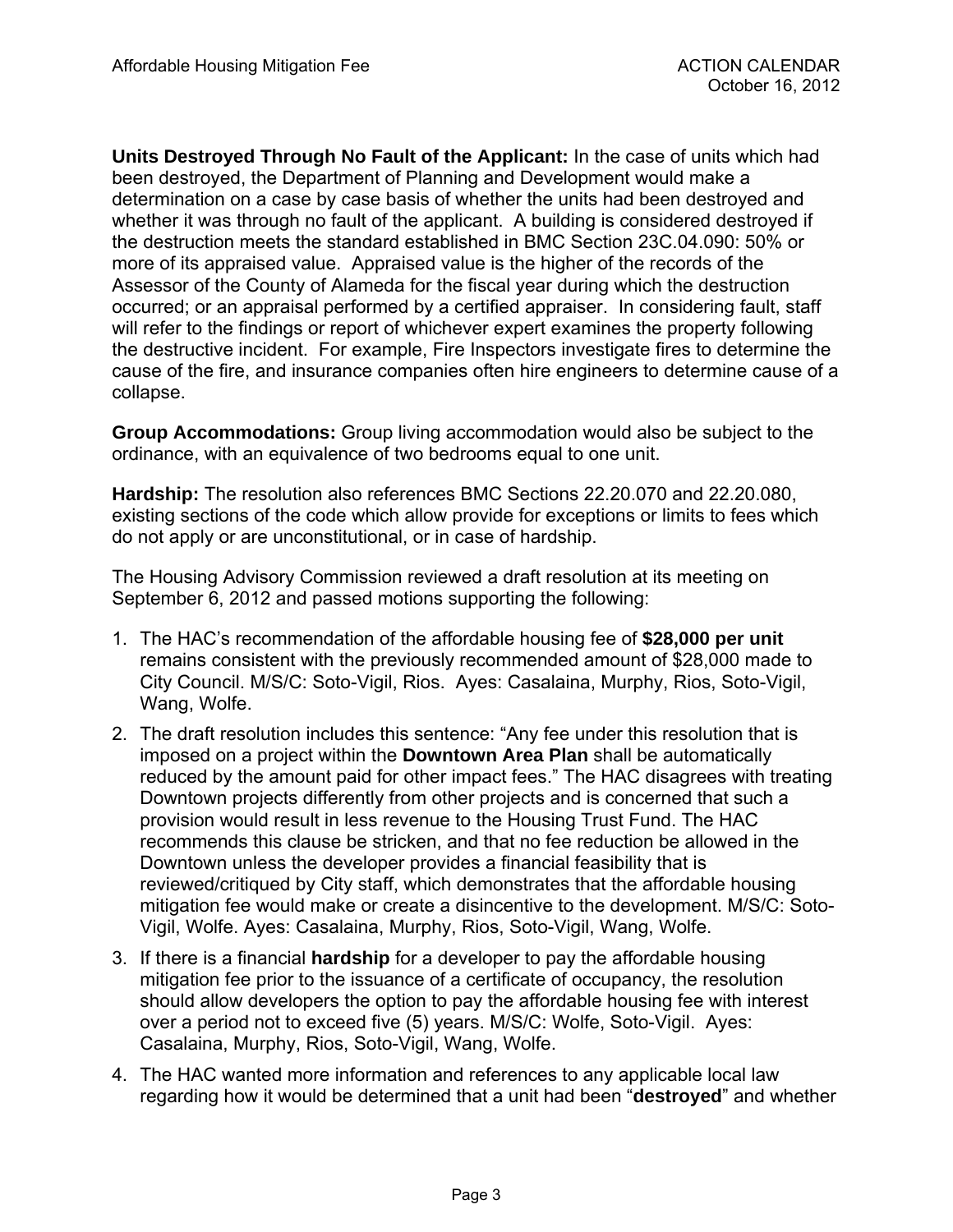or not it was "**through the fault of the owner**." M/S/C: Wolfe, Soto-Vigil. Ayes: Casalaina, Murphy, Rios, Soto-Vigil, Wang, Wolfe.

5. Housing Mitigation Fee resolution should only apply to buildings of **five (5) or more units**. M/S/C: Casalaina, Soto-Vigil. Ayes: Casalaina, Murphy, Rios, Soto-Vigil, Wang, Wolfe.

Staff responses to the Commission's concerns are as follows:

- Whether the City should credit **Downtown Area Plan** fees against the Affordable Housing Mitigation Fee is a policy issue for the Council. The attached draft resolution includes language for an offset.
- BMC Section 22.20.080 already allows developers to demonstrate that the fee is a **hardship** in order to get a fee reduction or waiver.
- Staff recommend against allowing developers to pay the fee in **installments**, particularly in installments to be paid after building occupancy. Once the building is occupied, the City would not have anything securing its interest. which could result in an inability to collect a portion of the fee. In addition, monitoring, billing, and collecting fee installments require dedicated staff time and reduce the amount of time staff could spend creating more housing and monitoring affordable housing to ensure it serves low income households.
- The staff determination of whether a unit had been **destroyed**, and whether the applicant was **at fault**, is discussed above in this report.
- The attached resolution limits the Fee's application to developments with **five or more units**, consistent with the HAC's recommendation and the inclusionary housing ordinance. The Council can elect to apply the fee to all multifamily developments (two units or more).

### BACKGROUND

In 2009, the *Palmer/Sixth Street Properties vs. City of Los Angeles* court ruling found that inclusionary housing requirements on rental developments violate the Costa-Hawkins Rental Act of 1995, thereby invalidating the City's inclusionary requirements for rental housing, although the inclusionary requirements for condominiums still stand. At the January 26, 2010 Council meeting, Council members expressed interest in housing policy options that could not only compensate for the loss of inclusionary rental housing, but achieve an even higher percentage of affordable units.

Through a competitive process, Bay Area Economics was selected to complete an impact fee nexus study, quantifying the need for affordable housing created by the development of new market rate rental housing. BAE's report was presented at a worksession on June 29, 2010. Based on questions and comments at that time, staff worked with BAE to refine the study further, and presented it at the January 25, 2011 meeting.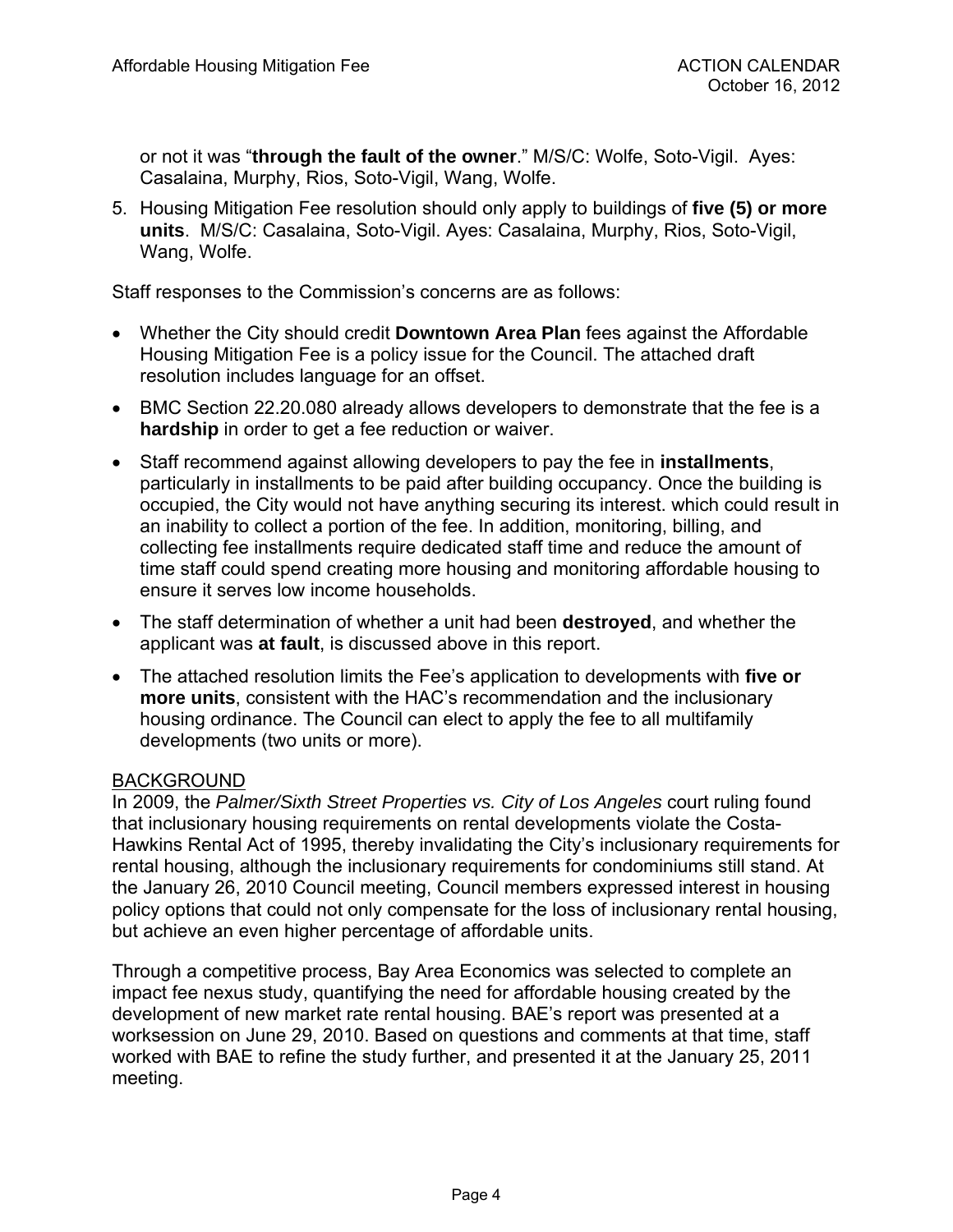A draft ordinance was presented first at a worksession in May 2011 and Council adopted ordinance 7,192-N.S. on June 28, 2011. The ordinance was designed to be efficient to administer and easily understood by developers. It includes a provision to allow developers the option of building affordable units in-lieu of paying the fee. Satisfying the fee requirements through the provision of units will require providing units affordable to households earning 50% of Area Median Income equal in number to 10% of the number of market rate units. For example, a 22-unit project providing two affordable units would not owe any additional fee. Developers could choose to satisfy the fee requirement with a mix of units and fees. For example, a 22-unit project providing one affordable unit would have satisfied half the fee requirement, and could pay the other half as a fee.

Developments providing sufficient affordable units in order to qualify for a density bonus could not be charged a fee to the extent the qualifying units are affordable to household at 50% Area Median Income or below; similarly developers opting to provide units in order to qualify for a fee waiver could not be prevented from obtaining a density bonus. The existing Inclusionary Housing Ordinance continues to apply to ownership housing. The ordinance requires the amount of the fee to be set by resolution, as well as more details about the universe of units to which the fee would apply.

The study supports an affordable housing impact fee of up to \$34,000 per market rate rental unit. In January 2011, staff recommended a fee of \$20,000 per market rate unit, based on the estimated cost of complying with the Inclusionary Housing Ordinance in rental housing. The Housing Advisory Commission voted to recommend a higher fee of \$28,000 per market rate rental unit.

### RATIONALE FOR RECOMMENDATION

The City has unmet needs for affordable housing, as documented in the City's *2007- 2014 Housing Element* as well as the *2010 Consolidated Plan*. The 2009 the *Palmer/Sixth Street Properties vs. City of Los Angeles* court ruling eliminated one of the City's tools that had been responsible for creating hundreds of units of affordable rental housing—the Inclusionary Housing Ordinance as applied to rental housing. The Affordable Housing Mitigation Fee will result in both units of affordable housing as well as resources to support the development of affordable housing.

#### ALTERNATIVE ACTIONS CONSIDERED

The City could choose not to set a fee amount at this time

#### CONTACT PERSON

Amy Davidson, Senior Management Analyst, Health, Housing & Community Services, 510-981-5406

#### Attachments:

- 1: BMC 20.22.065 (Affordable Housing Mitigation Fee ordinance)
- 2: Resolution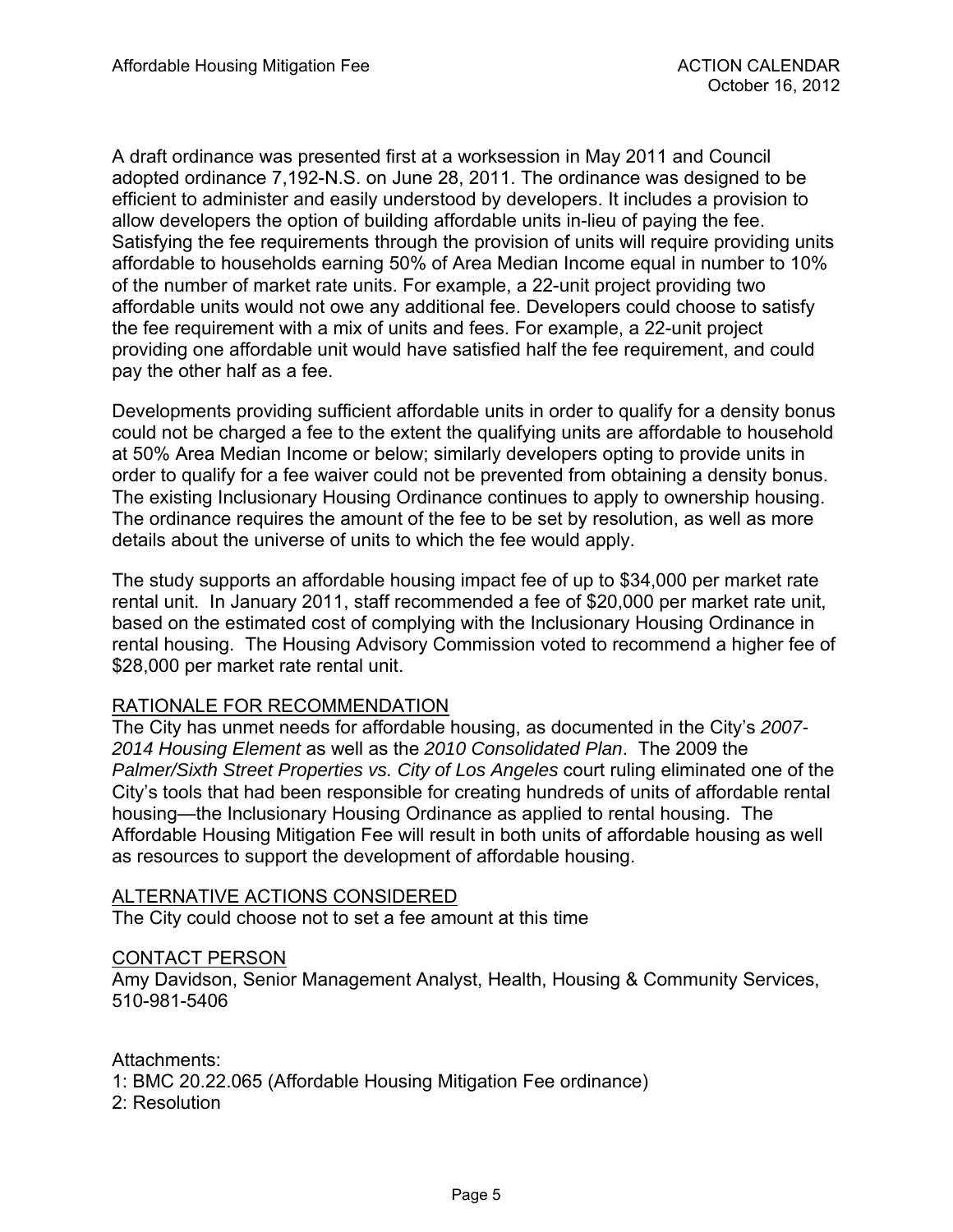# **Attachment 1:**  BMC 22.20.065 Affordable housing mitigation fee

### A. Findings and purpose.

1. The State of California has established a Regional Housing Needs Allocation (RHNA) process under which it allocates a "fair share" of the regional housing need to each local jurisdiction. The RHNA for the San Francisco Bay Area allocates to Berkeley a "fair share" that calls for adequate sites for 2,431 housing units for the period from 2007 to 2014, including sites for 164 extremely low income units, 164 very low income units, 424 lower income units, and 549 moderate income units. The City's Housing Element, adopted on October 19, 2010, complies with this RHNA.

2. In 1990, the City established the Housing Trust Fund to pool available funding for affordable housing development. The majority of resources in the Housing Trust Fund have been from federal sources, although state and local sources have been significant as well. Since 1990, the City has provided Housing Trust Funds to affordable housing developments throughout the City, and has revised the Housing Trust Fund Guidelines a number of times, most recently in 2009, to reflect changing market conditions and City priorities.

3. While Housing Trust Funds are a significant source of support for affordable housing developments within the City, Housing Trust Funds alone are not sufficient to cover the costs of providing affordable housing today. Each development must leverage multiple federal and state sources of funding to be financially feasible. Even then, the housing produced is not sufficient to meet local needs for housing for lower income households, as documented in the Housing Element, the Everyone Home Plan adopted in 2006, and the 2010 Consolidated Plan.

4. In 1986 the City adopted an Inclusionary Housing Ordinance, which required, among other things, that a percentage of all new residential rental units in projects of 5 or more units be provided at below market rates for the life of the project. The City of Berkeley's Inclusionary Housing Ordinance has been an important tool in creating affordable housing in the City since its adoption.

5. In 1993, the City established an affordable housing linkage fee on commercial development, designed to mitigate the need for affordable housing it creates. Income from this linkage fee has been administered through the Housing Trust Fund, mitigating some impact of commercial development.

6. Even in combination with other funding sources, the City's linkage fee and its Inclusionary Housing Ordinance have not been sufficient to fully address local housing needs.

7. A 2009 decision of the California Court of Appeal (Palmer/Sixth Street Properties v. City of Los Angeles (2009) 175 Cal. App. 4th 1396) has further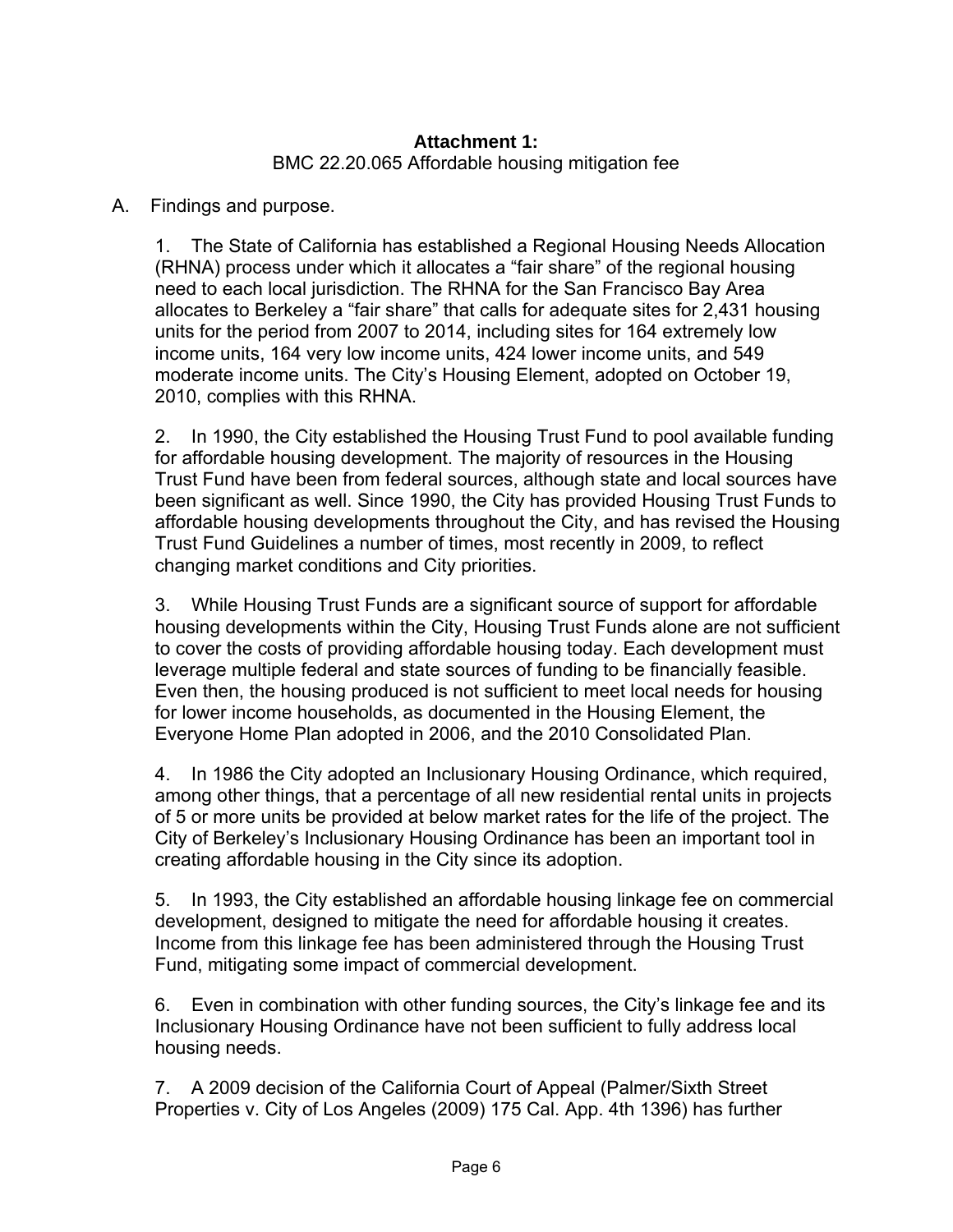impaired the City's ability to provide for needed – and state-allocated – affordable housing. Palmer holds that the City may not require rents to be limited in rental projects unless it provides assistance to the rental project, thus invalidating the City's Inclusionary Housing Ordinance requirements as to rental projects.

8. Accordingly, the only remaining feasible and practicable option to meet the City's RHNA is to impose an affordable housing mitigation fee on new market-rate rental units, to mitigate the impacts of those new units on the need for affordable housing.

9. New market-rate rental housing, including Density Bonus Units, contributes to the demand for goods and services in the City, increasing local service employment at wage levels which often do not permit employees to afford housing in the City. The "Affordable Housing Fee Nexus Study," dated June 2010 (the "Nexus Study"), prepared by Bay Area Economics, quantifies the impacts of new market-rate rental units on the need for affordable housing in the City.

10. The study estimated the additional spending attributable to each new housing unit in the City, then translated this spending into jobs at a range of income levels. The study estimated the number of households the job-holders would make up, and their household incomes.

11. The maximum fee amount supported by the Affordable Housing Fee Nexus Study is \$34,000, based on the need for units affordable to lower income households with an annual income not exceeding 65% of the area median income ("AMI")).

B. Definitions.

1. "Density Bonus Project" means a Development project that receives a density bonus pursuant to Government Code Section 65915.

2. "Density Bonus Units" means additional units to which an applicant for a Density Bonus Project is entitled and constructs pursuant to Government Code Section 65915.

3. "Income" means combined annual gross income from all sources.

4. "Qualifying Units" means those below market-rate units in a Density Bonus Project that entitle the applicant to a density bonus pursuant to Government Code Section 65915.

5. "Very Low-Income Household" shall mean a household whose income shall be no more than 50% of AMI.

6. "Very Low-Income Unit" means any dwelling unit that is rented, for the life of the Development project in which it is located, at a price affordable to a Very Low-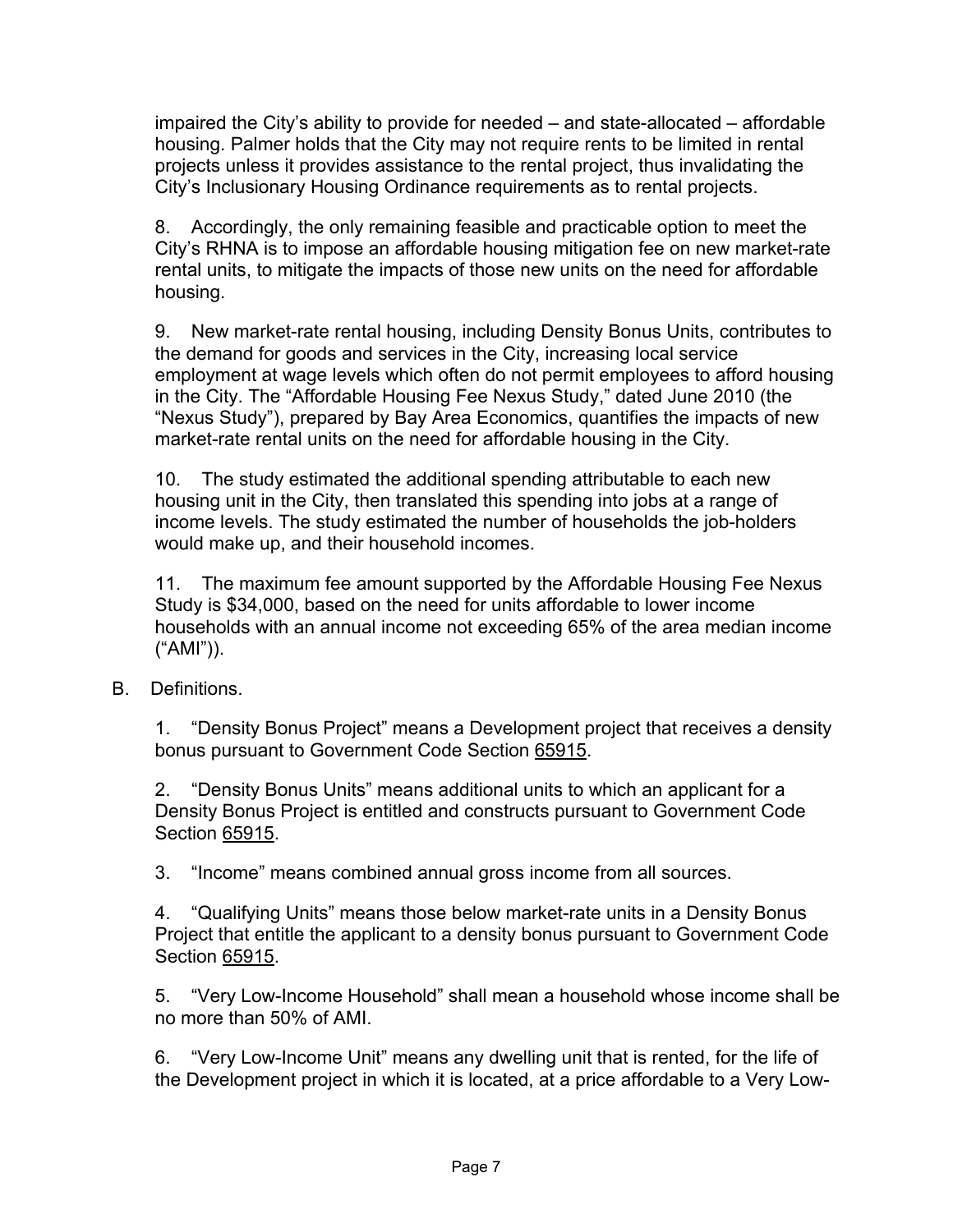Income Household of an appropriate size for the dwelling unit, and restricted to households with an income not exceeding 50% of AMI.

7. For purposes of this Section, affordable rents shall be determined in accordance with the provisions of Health and Safety Code section 50105, 50052.5(b)(2), and 50052.5(h), and California Code of Regulations Chapter 25 Section 6918.

8. Minimum bedroom size will be 70 square feet, consistent with Berkeley's Housing Code (19.40.010.A, Uniform Housing Code Chapter 5, Section 503.2).

C. The City Council may by resolution adopt an affordable housing impact fee ("Fee"), which shall be imposed on the development of new rental housing in Berkeley, subject to limitations set forth in this Chapter and any additional limitations set forth in the Resolution. All such Fees shall be managed consistent with Government Code Sections 66000 et seq. Up to 10 percent of Fees may be used to pay for administration of the Fee or the Housing Trust Fund or any successor fund with the same purpose, and the remainder shall be deposited in the City's Housing Trust Fund or any successor fund with the same purpose.

1. All Fees shall be paid prior to issuance of a certificate of occupancy, except as set forth in this subdivision or in the City Council Resolution that adopts the Fee.

2. An applicant for a Development project that is subject to the Fee may elect to avoid the Fee by providing, for the life of the project, a number of units equal to 10% of the market rate units in the project at rental rates affordable to Very Low-Income Households. An applicant for a Development project subject to this Section may provide less than 10% of market rate units as Very Low-Income Units and pay a proportionately reduced Fee. In all such cases the applicant shall execute a written agreement with the City indicating the number, type, location, approximate size and construction schedule of all such dwelling units and other information as required for determining compliance with this Section. All such units shall be reasonably dispersed throughout the project, be of the same size and contain, on average, the same number of bedrooms as the market rate units in the project; and be comparable with the design or use of market rate units in terms of appearance, materials and finish quality. The owner of any units produced under this option must report to the City annually on the occupancy and rents charged for the units.

3. Units that meet the criteria established for affordable housing rents in the City's Housing Trust Fund guidelines, as amended shall be exempt from the Fee.

- D. Application to density bonus projects that include Very Low-Income Units.
	- 1. The total fee payable for such projects shall be: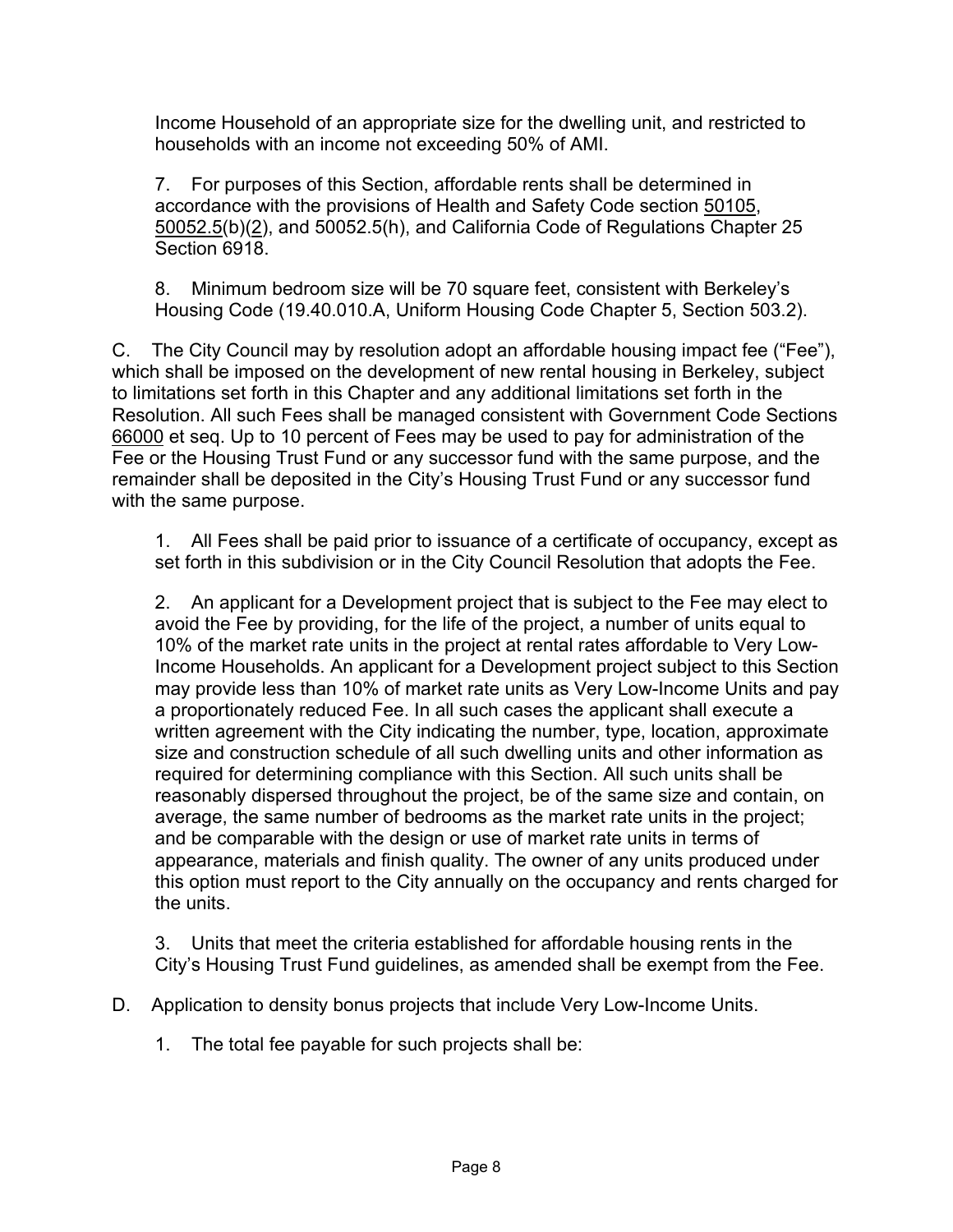$[(A-B) \times Fee] - [(B/((A-B) \times 10\%)) \times ((A-B) \times Fee)]$ Where:

A = Total number of units in the project

B = Number of Very-Low Income Units provided in the project.

E. The City Council may by resolution establish fees for the administration of the program established by this Section.

F. Compliance with this Section shall be a condition of approval of all Development projects subject to this Section, whether or not such a condition is expressly included in the Use Permit.

G. Consistent with Government Code 66000, this Section will be revisited every 5 years to confirm whether the purpose, the nexus, and the amount of the fee are still valid. (Ord. 7192-NS § 1, 2011)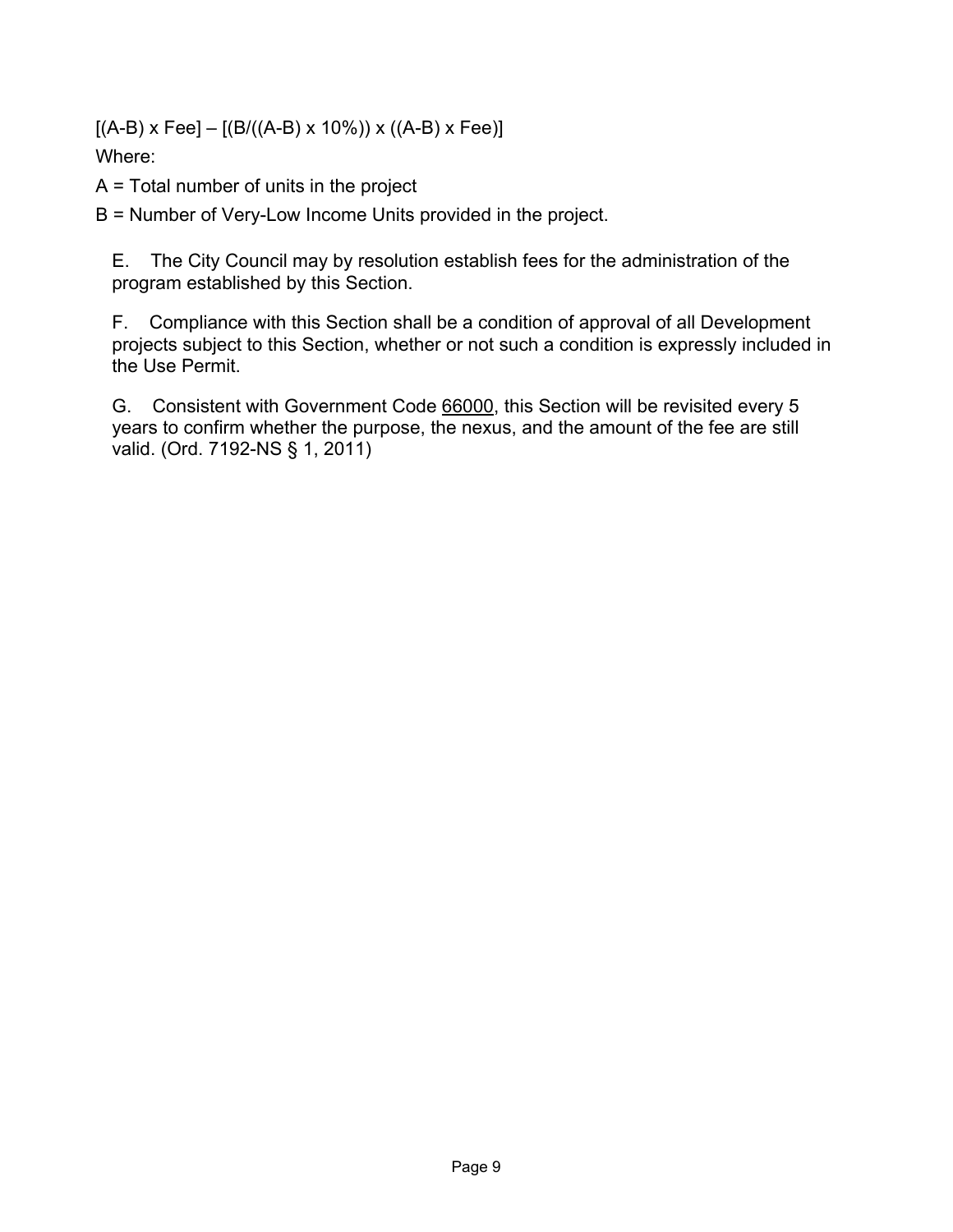### RESOLUTION NO. ##,### –N.S.

### ESTABLISHING AFFORDABLE HOUSING MITIGATION FEE PURSUANT TO BERKELEY MUNICIPAL CODE SECTION 22.20.065

WHEREAS, in 2011, the City Council adopted Berkeley Municipal Code section 22.20.065, authorizing an affordable housing mitigation fee on the construction of new rental units in Berkeley; and

WHEREAS, Section 22.20.065 did not establish a fee, but authorized the City Council to adopt such a fee by resolution; and

WHEREAS, the City Council has considered the appropriate fee on a number of occasions since adoption of Section 22.20.065, including July 12, 2011, July 17, 2012, July 31, 2012 and has concluded that the appropriate fee amount is  $\frac{1}{2}$  and

WHEREAS, this amount is appropriate because Bay Area Economics' "Affordable Housing Nexus Study" found a nexus between the housing needs created by new market rate units and a fee of up to \$34,000; and

WHEREAS, Section 22.20.065 also authorizes the City Council, by resolution, to specify additional limitations not inconsistent with Section 22.20.065.

NOW THEREFORE, BE IT RESOLVED by the Council of the City of Berkeley as follows:

- 1. The affordable housing mitigation fee authorized and provided for by Section 22.20.065 shall be  $\frac{1}{2}$  per unit of new rental housing.
- 2. For purposes of this resolution, "new rental housing" includes group living accommodations, at an equivalency rate of one new rental unit per two bedrooms in a group living accommodation, such that one-half the fee adopted by this resolution shall be imposed on each bedroom.
- 3. For purposes of this resolution, "new rental housing" shall not include developments of four units or fewer units.
- 4. For the purposes of this resolution, "new rental housing" shall not include cooperative student housing developed by the Berkeley Student Cooperative.
- 5. No fee shall be assessed under the following circumstances.
	- a. No fee shall be assessed when new rental housing is built to replace rental units that have been destroyed through no fault of the owner of those units, as long as the applicant files a complete permit application within two years after destruction of the pre-existing units. Staff shall determine on a case by case basis both whether rental units have been "destroyed" and whether such destruction was through the fault of the owner. The issuance of a permit to demolish all or part of a building containing rental units shall not be determinative. However fees shall be